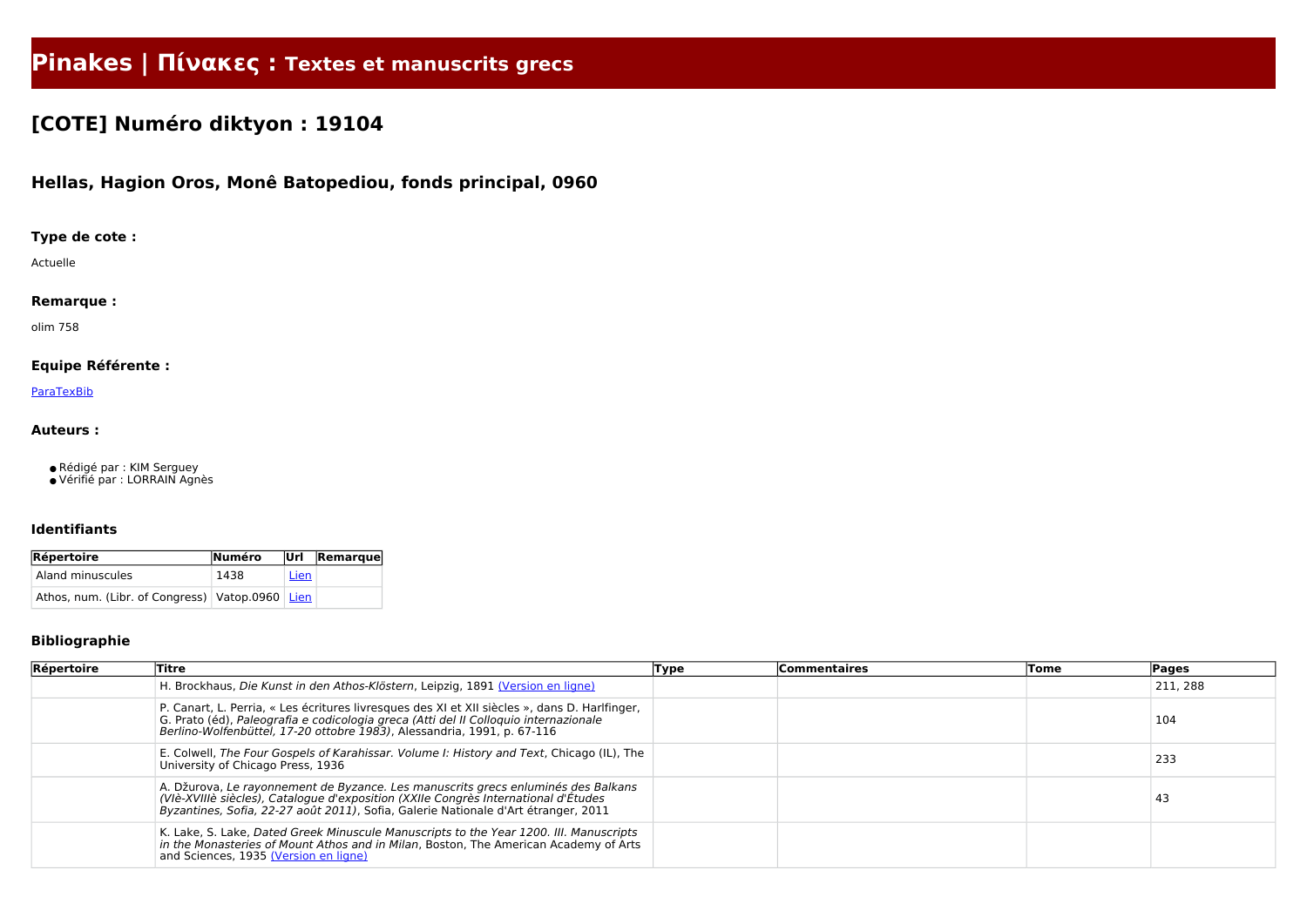| Répertoire | <b>Titre</b>                                                                                                                                                                                                                                                                                                                                                        | <b>Type</b> | Commentaires | Tome     | Pages         |
|------------|---------------------------------------------------------------------------------------------------------------------------------------------------------------------------------------------------------------------------------------------------------------------------------------------------------------------------------------------------------------------|-------------|--------------|----------|---------------|
|            | R. Nelson, Text and Image in a Byzantine Gospel Book in Istanbul (Ecumenical<br>Patriarchate, cod. 3) [Ph-D], 1978 (print 1996)                                                                                                                                                                                                                                     |             |              |          | 80, 189 n. 1  |
|            | A. Rhoby, R. Stefec, Ausgewählte byzantinische Epigramme in illuminierten<br>Handschriften: Verse und ihre "inschriftliche" Verwendung in Codices des 9. bis 15.<br>Jahrhunderts, Byzantinische Epigramme in inschriftlicher Überlieferung 4, Wien, Verlag<br>der Österreichischen Akademie der Wissenschaften, 2018. ISBN : 978-3-7001-8104-0.<br>OCLC: 1029457631 |             |              |          | 191           |
|            | I. Spatharakis, Corpus of dated illuminated greek manuscripts to the year 1453. 1, Text,<br>Byzantina Neerlandica 8, Leiden, E. J. Brill, 1981                                                                                                                                                                                                                      |             | N° 320       |          | 78            |
|            | I. Spatharakis, Corpus of dated illuminated greek manuscripts to the year 1453. 2,<br>Illustrations, Byzantina Neerlandica 8, Leiden, E. J. Brill, 1981                                                                                                                                                                                                             |             |              |          | fig. 560-561  |
|            | K. Treu, « Byzantinische Kaiser in den Schreibernotizen griechischer Handschriften »,<br>Byzantinische Zeitschrift, 65/1, 1972, p. 9-34                                                                                                                                                                                                                             |             |              |          | 16, 32        |
|            | M. Vogel, V. Gardthausen, Die griechischen Schreiber des Mittelalters und der<br>Renaissance, Leipzig, 1909 (Version en ligne)                                                                                                                                                                                                                                      |             |              |          | 181           |
| 0052       | C. Gregory, Textkritik des Neuen Testaments, Leipzig, 1900-1909                                                                                                                                                                                                                                                                                                     |             |              |          | 1147          |
| 0107s      | G. Galavaris, The illustrations of the liturgical homilies of Gregory Nazianzenus, Studies<br>in manuscript illumination 6, Princeton (N.J.), Princeton University Press, 1969. ISBN :<br>978-0-691-03860-5                                                                                                                                                         |             |              |          | 228           |
| 0332       | G. Vikan, Illuminated Greek Manuscripts from American Collections. An Exhibition in<br>Honor of Kurt Weitzmann (Exhibition Catalogue, The Art Museum, Princeton University,<br>April 14th-May 20th), Princeton (NJ), Princeton University, 1973                                                                                                                     |             |              |          | 140, 179 n. 1 |
| 1114a      | P. Chrestou, C. Mauropoulou-Tsioume, S. Kadas, A. Kalamartze-Katsarou, Οί θησαυροί<br>τοῦ Ἁγίου Όρους. Σειρὰ α'. Εἰκονογραφημένα χειρόγραφα:<br>παραστάσεις-έπίτιτλα-άρχικὰ γράμματα. Τόμος δ'. Μ. Βατοπεδίου, Μ. Ζωγράφου, Μ.<br>Σταυρονικήτα, Μ. Ξενοφῶντος, Άθῆναι, Έκδοτικὴ Άθήνων Α.Ε., 1991. ISBN:<br>960-213-236-1                                           |             |              |          | 314-3115      |
| 1114m      | S. Kadas, Τα εικονογραφήμενα χειρόγραφα του Άγιου Όρους, Βυζαντινά Μνήμεια 15,<br>Thessaloniki, 2008                                                                                                                                                                                                                                                                |             |              |          |               |
| 1122       | S. Eustratiadès, Arcadios Vatopédinos, Catalogue of the Greek Manuscripts in the<br>Library of the Monastery of Vatopedi on Mt. Athos, Harvard Theological Studies 11<br>Cambridge, 1924                                                                                                                                                                            |             |              |          | 175           |
| 1125o      | S. Kadas, Τὰ σημειώματα τῶν χειρογράφων τῆς Ἱερᾶς Μεγίστης Μονῆς Βατοπαιδίου,<br>Hagion Oros, 2000                                                                                                                                                                                                                                                                  |             |              |          | 173-174       |
| 51         | H. Soden, Die Schriften des Neuen Testaments in ihrer ältesten erreichbaren Textgestalt<br>hergestellt auf Grund ihrer Textgeschichte, Berlin; Göttingen, Arthur Glaue;<br>Vandenhoeck und Ruprecht, 1902-1913                                                                                                                                                      |             | ε1154        | 1.1; 1.2 | 150; 741      |

#### **Contenu**

| Numéro       | lFolios. | $\sim$<br>Siècl | 'Date | Principa.<br>ISunnort | <b>Remarque</b> | Autres Révision<br><b>Possesseurs</b><br>nıct.<br>. |  |  |  |  |
|--------------|----------|-----------------|-------|-----------------------|-----------------|-----------------------------------------------------|--|--|--|--|
| . <i>. .</i> | 001-340  |                 |       |                       |                 |                                                     |  |  |  |  |

#### **Témoins (31)**

| Folios    | <b>Auteur</b>                          | Oeuvre                   | <b>Identifiant</b> | Recension<br>ou partie | <b>BHG</b> | Date Lit. | Siècle | Date | <b> Commentaire</b> | <b>Contenu</b> | Rev. | <b>Biblio.</b> |
|-----------|----------------------------------------|--------------------------|--------------------|------------------------|------------|-----------|--------|------|---------------------|----------------|------|----------------|
| $ 001-2v$ | <i><b>Eusebius</b></i><br>Caesariensis | Epistula ad<br>Carpianum | CPG 3465.1         |                        |            |           |        |      |                     |                |      |                |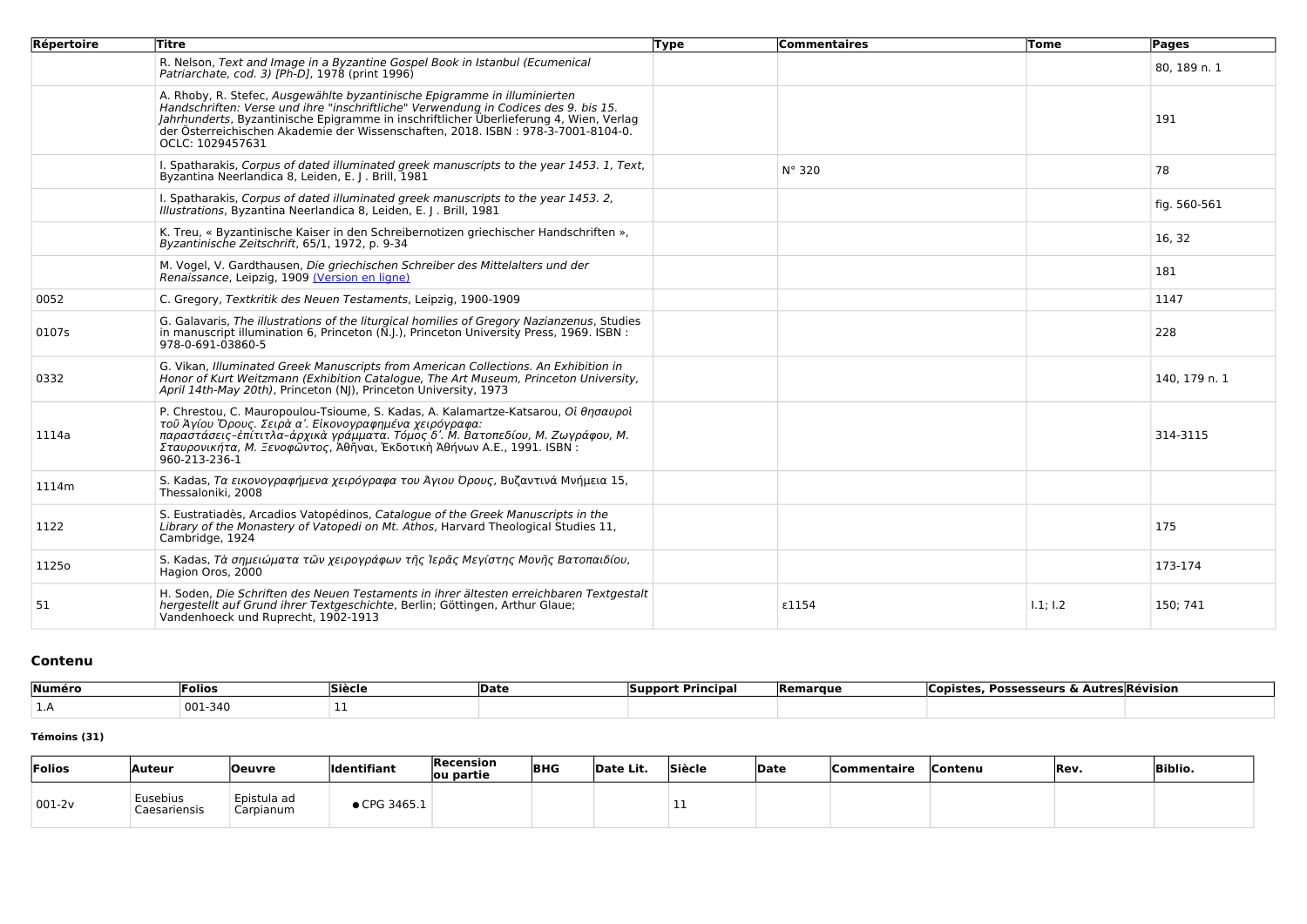| Folios   | Auteur                                   | <b>Oeuvre</b>                                                                                                | ldentifiant  | Recension<br>ou partie | <b>BHG</b> | Date Lit. | Siècle | Date | Commentaire                                                                               | Contenu                                                                                                                                                                                                                                                                                     | Rev. | <b>Biblio.</b> |
|----------|------------------------------------------|--------------------------------------------------------------------------------------------------------------|--------------|------------------------|------------|-----------|--------|------|-------------------------------------------------------------------------------------------|---------------------------------------------------------------------------------------------------------------------------------------------------------------------------------------------------------------------------------------------------------------------------------------------|------|----------------|
| 003      | Annotationes                             | Annotatio<br>anagraphica<br>possessoris                                                                      |              |                        |            |           | 15-16  |      | Annotatio<br>Demetrii<br>cuiusdam<br>presbyteri, qui<br>uocatur<br>Demezos.               | <b>Textus</b><br>τουτο το βιβλιον<br>υπαρχει καμου του<br>παπα Δημητριου του<br>ποτε διακο<br>Δημητριου του<br>κληθεν Ντεμεζος,<br>και οποιος το<br>αποξενωσει διχος το<br>θελημα μου, να εχη<br>τας αρας των<br>τριακοσιων δεκα και<br>οχτω θεοφορων<br>πατερω[ν] και μου<br>του αμαρτωλου |      |                |
| 003      | Annotationes                             | Annotatio maior                                                                                              |              |                        |            |           | 15-16  |      | Annotatio<br>cuiusdam<br>personae, quae<br>Euangelium a<br>Demetrio ad<br>legendum cepit. | <b>Textus</b><br>εγω το επιασα διχος<br>  το θελημα σου δια<br>να το διαβασω και<br>α[ν] δε θελης μη μου<br>το αφησω<br>αβγογιαβροθο (?)<br>θεου                                                                                                                                            |      |                |
| $003v-6$ | Eusebius<br>Caesariensis                 | Canones<br>Euangeliorum                                                                                      | • CPG 3465.2 |                        |            |           | 11     |      |                                                                                           |                                                                                                                                                                                                                                                                                             |      |                |
| 007v     | Imagines                                 | Imago picta                                                                                                  |              |                        |            |           | 11     |      | Imago Matth.                                                                              |                                                                                                                                                                                                                                                                                             |      |                |
| 008-8v   | Prologi<br>Librorum<br>Biblicorum        | In Matth.:<br>argumentum<br>commune                                                                          |              |                        |            |           | 11     |      | inc. $et$ des. $=$<br>ed.                                                                 |                                                                                                                                                                                                                                                                                             |      |                |
| 008v-10v | Capitula<br>librorum<br>biblicorum       | In Matth.:<br>capitula                                                                                       |              |                        |            |           | 11     |      | inc. $et$ des. $=$<br>ed.                                                                 |                                                                                                                                                                                                                                                                                             |      |                |
| 010v-11  | Prologi<br>Librorum<br>Biblicorum        | In Matth.:<br>argumenta<br>miscellanea                                                                       |              |                        |            |           | 11     |      | In duabus<br>partibus sine<br>separatione<br>uisuali, cf. infra.                          |                                                                                                                                                                                                                                                                                             |      |                |
| 010v     | Prologi<br>Librorum<br>Biblicorum        | In Matth.:<br>argumentum<br>von Soden p.<br>311 [108]                                                        |              |                        |            |           | 11     |      | - Pars 1 prologi<br>miscellanei. -<br>inc. $et$ des. $=$<br>ed.                           |                                                                                                                                                                                                                                                                                             |      |                |
| 010v-11  | Prologi<br>Librorum<br>Biblicorum        | In Euang.:<br>excerptum ex<br>Irenaeo de<br>quattuor<br>euangeliis<br>"(ἰστέον ὅτι)<br>τέσσαρα<br>έμφανίζει" |              |                        |            |           | 11     |      | Pars 2 prologi<br>miscellanei.                                                            | Incipit<br>τεσσαρα δε εστι τα<br>ευαγγελια, και ουτε<br>πλειονα ουτε<br>ελαττονα<br><b>Desinit</b><br>την επιφοιτησιν του<br>αγιου πνευματος<br>εμφανιζει.                                                                                                                                  |      |                |
| 012-101  | Testamentum<br>nouum                     | Euangelium<br>sec. Matthaeum                                                                                 |              |                        |            |           | 11     |      |                                                                                           |                                                                                                                                                                                                                                                                                             |      |                |
| 101      | Subscriptiones<br>librorum<br>biblicorum | In Matth.: von<br>Soden p.<br>297-299<br>$[40]$ - $[58]$                                                     |              |                        |            |           | 11     |      | standard                                                                                  |                                                                                                                                                                                                                                                                                             |      |                |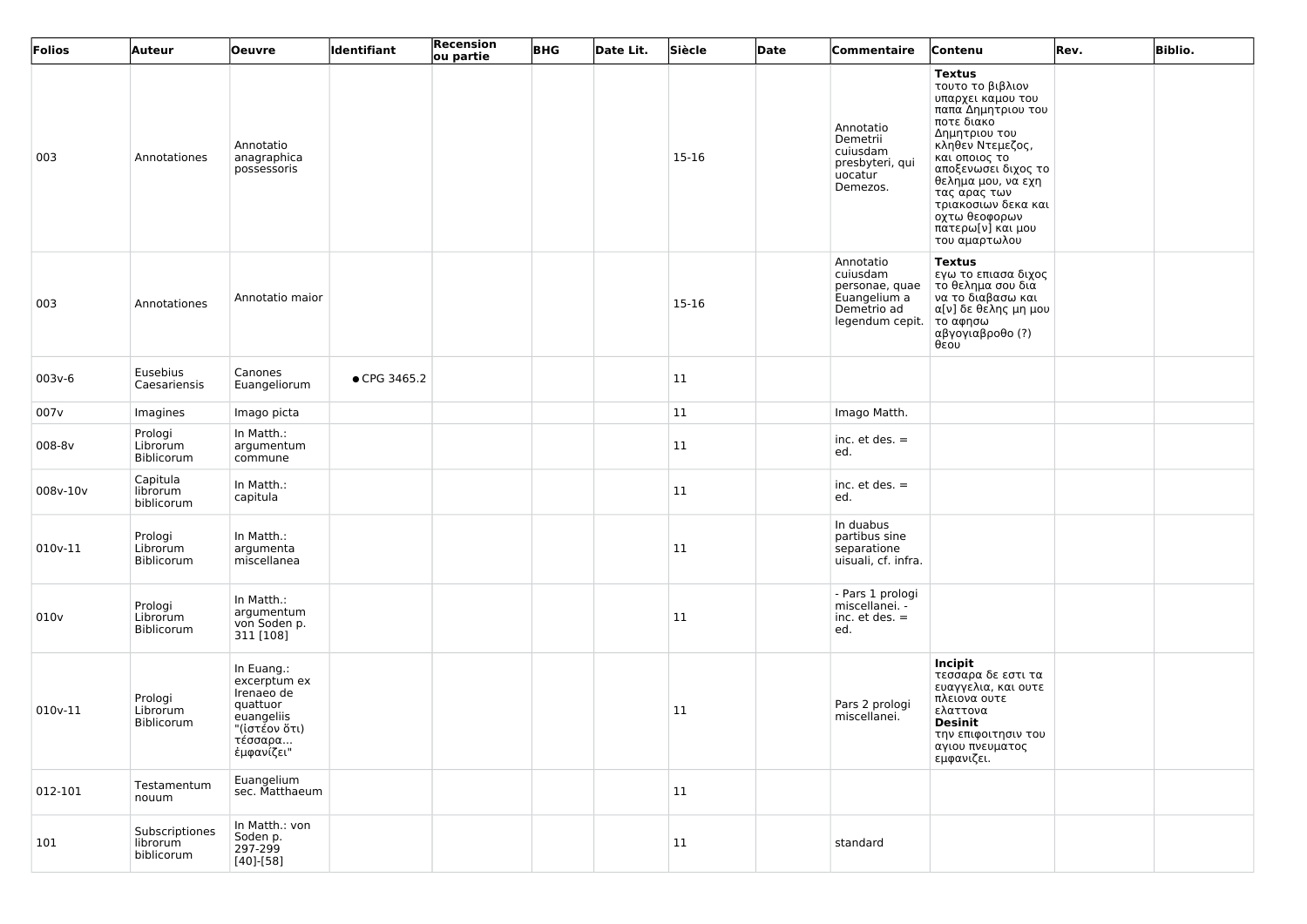| Folios           | Auteur                                   | <b>Oeuvre</b>                                                          | Identifiant                         | <b>Recension</b><br>ou partie | <b>BHG</b> | Date Lit. | Siècle | Date | Commentaire                                                           | Contenu                                                                                                                      | Rev. | <b>Biblio.</b> |
|------------------|------------------------------------------|------------------------------------------------------------------------|-------------------------------------|-------------------------------|------------|-----------|--------|------|-----------------------------------------------------------------------|------------------------------------------------------------------------------------------------------------------------------|------|----------------|
| 101v-102         | Prologi<br>Librorum<br>Biblicorum        | In Marc.:<br>argumentum<br>commune                                     |                                     |                               |            |           | 11     |      | inc. $et$ des. $=$<br>ed.                                             |                                                                                                                              |      |                |
| 102-103          | Capitula<br>librorum<br>biblicorum       | In Marc.:<br>capitula                                                  |                                     |                               |            |           | 11     |      | inc. $et$ des. $=$<br>ed.                                             |                                                                                                                              |      |                |
| 104v             | Imagines                                 | Imago picta                                                            |                                     |                               |            |           | 11     |      | Imago Marc.                                                           |                                                                                                                              |      |                |
| 105-160v         | Testamentum<br>nouum                     | Euangelium<br>sec. Marcum                                              |                                     |                               |            |           | 11     |      |                                                                       |                                                                                                                              |      |                |
| 160v             | Subscriptiones<br>librorum<br>biblicorum | In Marc.: von<br>Soden, p.<br>297-299 [40-58]                          |                                     |                               |            |           | 11     |      | standard                                                              |                                                                                                                              |      |                |
| 162-162v         | Prologi<br>Librorum<br>Biblicorum        | In Luc.:<br>argumentum<br>commune                                      |                                     |                               |            |           | 11     |      | inc. $et$ des. $=$<br>ed.                                             |                                                                                                                              |      |                |
| 162v-165         | Capitula<br>librorum<br>biblicorum       | In Luc.: capitula                                                      |                                     |                               |            |           | 11     |      | inc. $et$ des. $=$<br>ed.                                             |                                                                                                                              |      |                |
| 166v             | Imagines                                 | Imago picta                                                            |                                     |                               |            |           | 11     |      | Imago Luc.                                                            |                                                                                                                              |      |                |
| 167-260v         | Testamentum<br>nouum                     | Euangelium<br>sec. Lucam                                               |                                     |                               |            |           | 11     |      |                                                                       |                                                                                                                              |      |                |
| 260 <sub>v</sub> | Subscriptiones<br>librorum<br>biblicorum | In Luc.: von<br>Soden p.<br>297-299 [40] -<br>$[58]$                   |                                     |                               |            |           | 11     |      | standard                                                              |                                                                                                                              |      |                |
| 262-263          | Prologi<br>Librorum<br>Biblicorum        | In Ioh.:<br>argumentum<br>commune                                      |                                     |                               |            |           | 11     |      | inc. $et$ des. $=$<br>ed.                                             |                                                                                                                              |      |                |
| 263-263v         | Capitula<br>librorum<br>biblicorum       | In Ioh.: capitula                                                      |                                     |                               |            |           | 11     |      | inc. $et$ des. $=$<br>ed.                                             |                                                                                                                              |      |                |
| 264 <sub>v</sub> | Imagines                                 | Imago picta                                                            |                                     |                               |            |           | 11     |      | Imago Ioh.                                                            |                                                                                                                              |      |                |
| 265-333          | Testamentum<br>nouum                     | Euangelium<br>sec. lohannem                                            |                                     |                               |            |           | 11     |      | f. 265r:<br>scholium aut<br>uersus in marg.<br>ext., paene<br>legitur |                                                                                                                              |      |                |
| 333v             | Subscriptiones<br>librorum<br>biblicorum | In Ioh.: von<br>Soden p.<br>297-299 [40] -<br>$[58]$                   |                                     |                               |            |           | 11     |      | standard                                                              |                                                                                                                              |      |                |
| 333v             | Versus et<br>epigrammata                 | Incipit "ἡ<br>τετρὰς ὡδε<br>τῶν μαθητῶν<br>τοῦ λόγου" (von<br>Soden 1) | • DBBE Type<br>1982                 |                               |            |           | 11     |      | inc. $et$ des. $=$<br>ed.                                             |                                                                                                                              |      |                |
| 334v-335v        | Hippolytus<br>Thebanus                   | Syntagma<br>chronologicum                                              | $\bullet$ BHG<br>0779h-hd,<br>1046i |                               | 1046h      |           | 11     |      |                                                                       | <b>Incipit</b><br>Ιακωβος γενομενος<br>επισκοπος πρωτος<br>Ιεροσολυμων<br><b>Desinit</b><br>του Ιωσηφ ο κυριος<br>ενομιζετο. |      |                |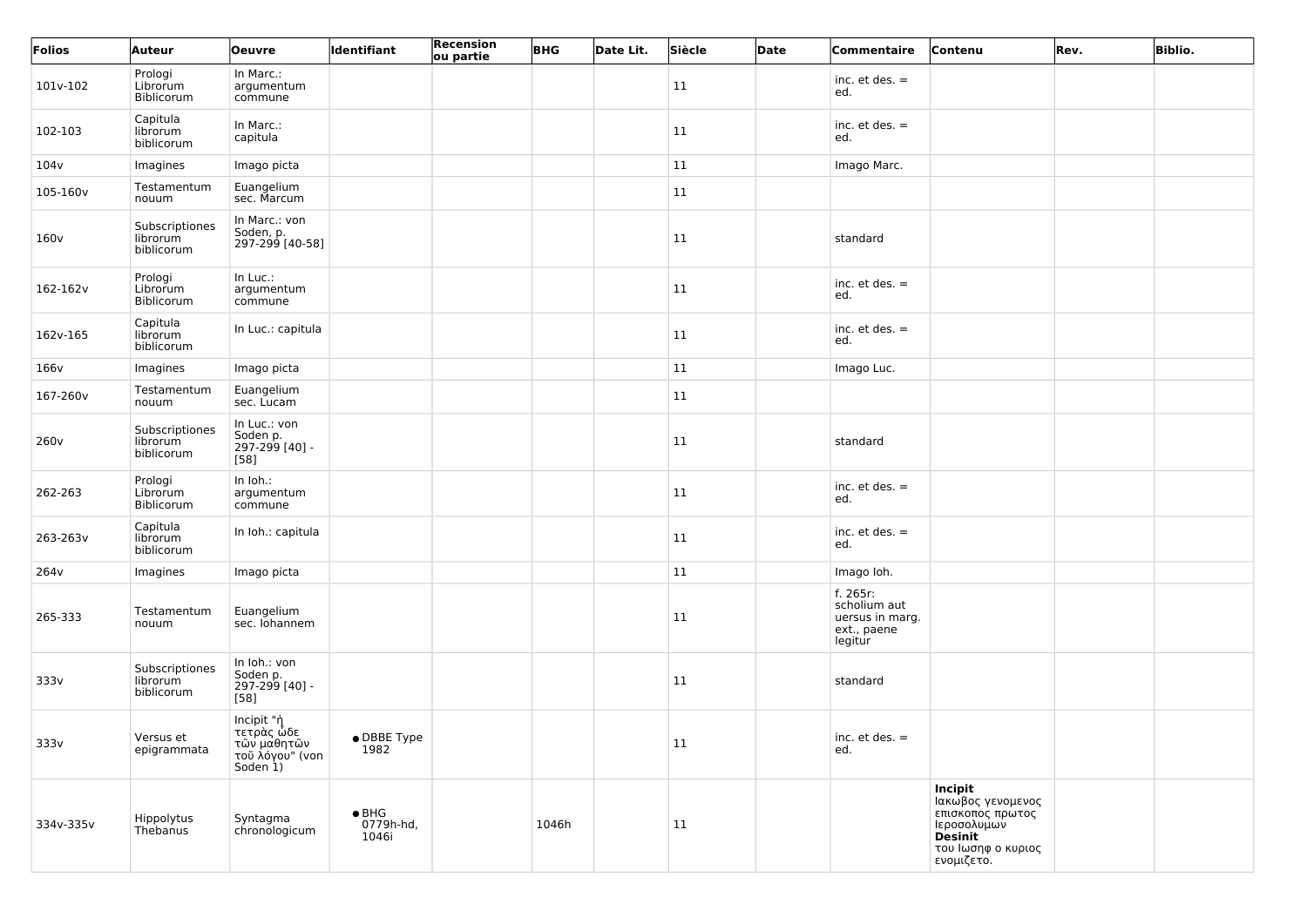| Folios  | Auteur       | Oeuvre                                  | Identifiant | Recension<br>ou partie | <b>BHG</b> | Date Lit. | Siècle  | Date | Commentaire                                                                                                                                                                                  | Contenu                                                                                                                                                                                                                                                                                                                                    | Rev. | <b>Biblio.</b> |
|---------|--------------|-----------------------------------------|-------------|------------------------|------------|-----------|---------|------|----------------------------------------------------------------------------------------------------------------------------------------------------------------------------------------------|--------------------------------------------------------------------------------------------------------------------------------------------------------------------------------------------------------------------------------------------------------------------------------------------------------------------------------------------|------|----------------|
| 336-340 | Liturgica    | Tabulae<br>liturgicae                   |             |                        |            |           | 11      |      |                                                                                                                                                                                              |                                                                                                                                                                                                                                                                                                                                            |      |                |
| 340     | Annotationes | Annotatio<br>anagraphica<br>possessoris |             |                        |            |           | 12(1/2) | 1128 | - Transcripsit<br>Kadas (2000),<br>p. 173. - Treu<br>$(1972)$ , p. 16:<br>"Besitzer-<br>cf. Vogel &<br>Gardthausen<br>(1909), p. 181. -<br>Spatharakis<br>$(1981)$ , p. 78:<br>"non-scribal" | <b>Textus</b><br>η παρουσα δελτος<br>εγενετο· Ιωαννου<br>του εκ γενους<br>βολυντηνων∙ του<br>γεγονοτος<br>δομεστικου της<br>(=Schreiber?-)Notizΰτοκρατορισσης<br>και βασιλισσης<br>κυριας Ειρηνης της<br>∣ συζυγου του<br>  κραταιου βασιλεως<br>του<br>πορφυρογεννητου<br>κυρου Ιωαννου του<br>Κομνηνου· εν ετει<br>,ςχλς' ινδικτιωνος ς' |      |                |

| Numéro                | <b>Folios</b> | <b>Siècle</b> | <b>Date</b> | <b>Support Principal</b> | <b>Remarque</b> | <b>Possesseurs &amp; Autres Révision</b><br><b>Copistes</b> |  |
|-----------------------|---------------|---------------|-------------|--------------------------|-----------------|-------------------------------------------------------------|--|
| $\sim$ $\sim$<br>-2.Q | 007, 103v     | -- - -        |             |                          |                 |                                                             |  |

#### **Témoins (2)**

| Folios | <b>Auteur</b>            | <b>Oeuvre</b>                                        | <b>Identifiant</b>  | Recension<br>ou partie | <b>BHG</b> | Date Lit. | Siècle     | Date | <b>Commentaire</b>                    | <b>Contenu</b> | <b>Rev.</b> | <b>Biblio.</b> |
|--------|--------------------------|------------------------------------------------------|---------------------|------------------------|------------|-----------|------------|------|---------------------------------------|----------------|-------------|----------------|
| 007    | Versus et<br>epigrammata | Incipit<br>"Ματθαιου τοδε<br>εργον" (von<br>Soden 5) | • DBBE Type<br>2014 |                        |            |           | $12 - 15?$ |      | $inc. et des. =$<br>ed.               |                |             |                |
| 103v   | Versus et<br>epigrammata | Incipit "οσσα<br>περι Χριστοιο"<br>(von Soden 6)     | • DBBE Type<br>2038 |                        |            |           | $12 - 15?$ |      | $\frac{1}{2}$ inc. et des. $=$<br>ed. |                |             |                |

| Numéro                | <b>Folios</b>                         | <b>Siècle</b> | <b>IDate</b> | `Principar<br> Support | <b>Remarque</b> | Copistes,<br><b>Possesseurs &amp; Autres Révision</b> |  |
|-----------------------|---------------------------------------|---------------|--------------|------------------------|-----------------|-------------------------------------------------------|--|
| $\sim$ $\sim$<br>ب. ب | $-7 - 22$<br>008<br><u>я о</u><br>⊥b. | 14-16 ?       |              |                        |                 |                                                       |  |

#### **Témoins (5)**

| Folios         | Auteur                   | <b>Oeuvre</b>                 | Identifiant         | Recension<br>ou partie | <b>BHG</b> | Date Lit. | Siècle   | Date | Commentaire               | <b>Contenu</b>                                                                                                      | Rev. | <b>Biblio.</b> |
|----------------|--------------------------|-------------------------------|---------------------|------------------------|------------|-----------|----------|------|---------------------------|---------------------------------------------------------------------------------------------------------------------|------|----------------|
| 008 marg. sup. | Versus et<br>epigrammata | Incipit "ὁ χθὲς<br>⊣ τελώνης" | • DBBE Type<br>5808 |                        |            |           | $14-16?$ |      | $inc.$ et des. $=$<br>ed. | <b>Incipit</b><br>ο χθες τελωνης<br>σημερον<br>σεσωσμενος<br><b>Desinit</b><br>ευαγγελιστης<br>  γινεται θεογραφος. |      |                |